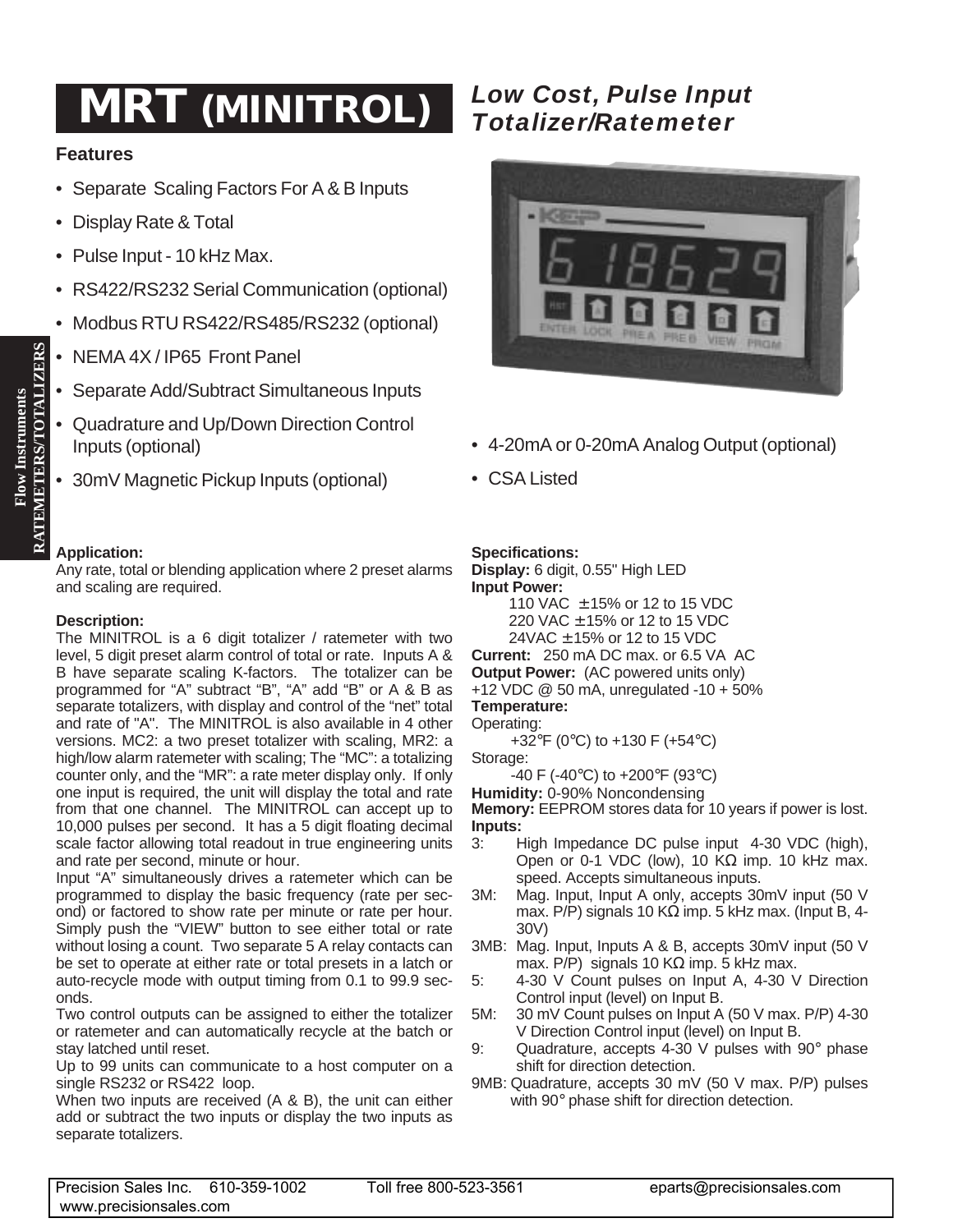# **RATEMETERS/TOTALIZERS** Flow Instruments **Flow Instruments**

#### **Approvals:** CSA File# LR91109-7, CE Compliant **Reset:**

Front Panel:

Resets displayed value and control output

Remote:

4-30 VDC (75 - 240 V AC/DC, Input 8) negative edge resets Totalizer "A" and control output

#### **Control Outputs:**

Relays:

2 each N.O. Relay; 5 Amps 120/240 VAC or 28 VDC. (N.C. relay contacts and NPN transistor output available with solder jumpers. Transistor output is internally pulled up to 10 VDC through relay coil, sinks from 10 VDC to .5 V @ 100 mA)

Analog Output:

An optional 4-20mA (0-20mA) output is available for the Minitrol series. The output can be programmed to track rate or total. This feature is available by adding suffix A to the part number. Connections are via a 2 terminal pluggable screw connector.

Programming is accomplished by using the front panel in conjunction with rear dip switches.

Accuracy: ±.25% FS worst case.

Compliance Voltage: 3 to 30 VDC non inductive.

**Scaling Factor** (K-Factor)**:** In the standard unit, a user programmable K-Factor is used to convert the input pulses to engineering units. The 5 digit K-Factor dividers, with decimal keyed into any position, allow easy direct entry of any K-Factor from 0.0001 to 99999. Separate factors may be entered for the 2 separate input channels.

**Presets:** Two control outputs are provided. To set relay values, press "menu" button until "Relay" appears on the display, the A and B outputs can be assigned to the ratemeter (high/low), one preset for rate and one for total, or two presets on the A and B totalizers. A 5 digit value can be entered for both presets and the decimal point location is the same as the counter. The outputs can be set to energize from 0.1 to 99.9 seconds or latch (0.0). If a value other than 0.0 is entered, the totalizers will auto reset at the preset . In the A-B or A+B versions, the relays will be assigned to either net total or A rate.

**Lockout:** Unauthorized front panel changes can be prevented by entering a user selected 5 digit code in the "LOC" mode. The front panel can be completely locked out or the presets can remain accessible.

#### **Ratemeter:** Accuracy: 0.01% FS (±1 display digit).

The rate display updates once per second. The rate meter can be programmed to accept almost any number of pulses per unit of measurement, sample from 2 to 24 seconds maximum, and auto-range up to 5 digits of significant information. In the "RPS" mode, the ratemeter displays in units per second, and in the "scale" mode, units per hour or per minute. The unit will display the rate of the A Input only.

**Totalizer**: The two 6-digit totalizers can count at 10 kHz max. Each can have a 5-digit dividing scale factor. The totalizer advances on the positive edge of each pulse. Count up or down modes available, as are quadrature inputs from encoders for position or flow measurement. The unit can be programmed to view the net value of "A+B" or "A-B", or A and B as separate totalizers.

#### **RS232/RS422 with KEP Protocol:**

If the serial interface option is supplied, multiple units can be linked together. (The terminal addressing the unit must be capable of driving all loads in the loop.) Unit status and new set points can be communicated by serial communication. Mode changes, however, must always be made on the front panel.

Data is received and transmitted over standard EIA RS232 or RS422 levels. Unit number, baud rate and parity are entered in the "Program Setting" set up mode and remain in memory even if power is off.

#### **RS232/RS422/RS485 with Modbus RTU Protocol:**

The serial port can be used for serial printing or also for data acquisition. The unit can assign addresses up to 247 units (The terminal addressing the unit must be capable of driving all loads in the loop.) The unit can communicate with a master device through a Modbus-RTU protocol. The data given for each parameter is in IEEE float format comprising of 2 words. The unit can be connected in a network.

Device ID: 01-247

Baud Rates: 300, 600, 1200, 2400, 4800, 9600 Parity: None, Odd, Even Protocol: Modbus RTU (Half Duplex)